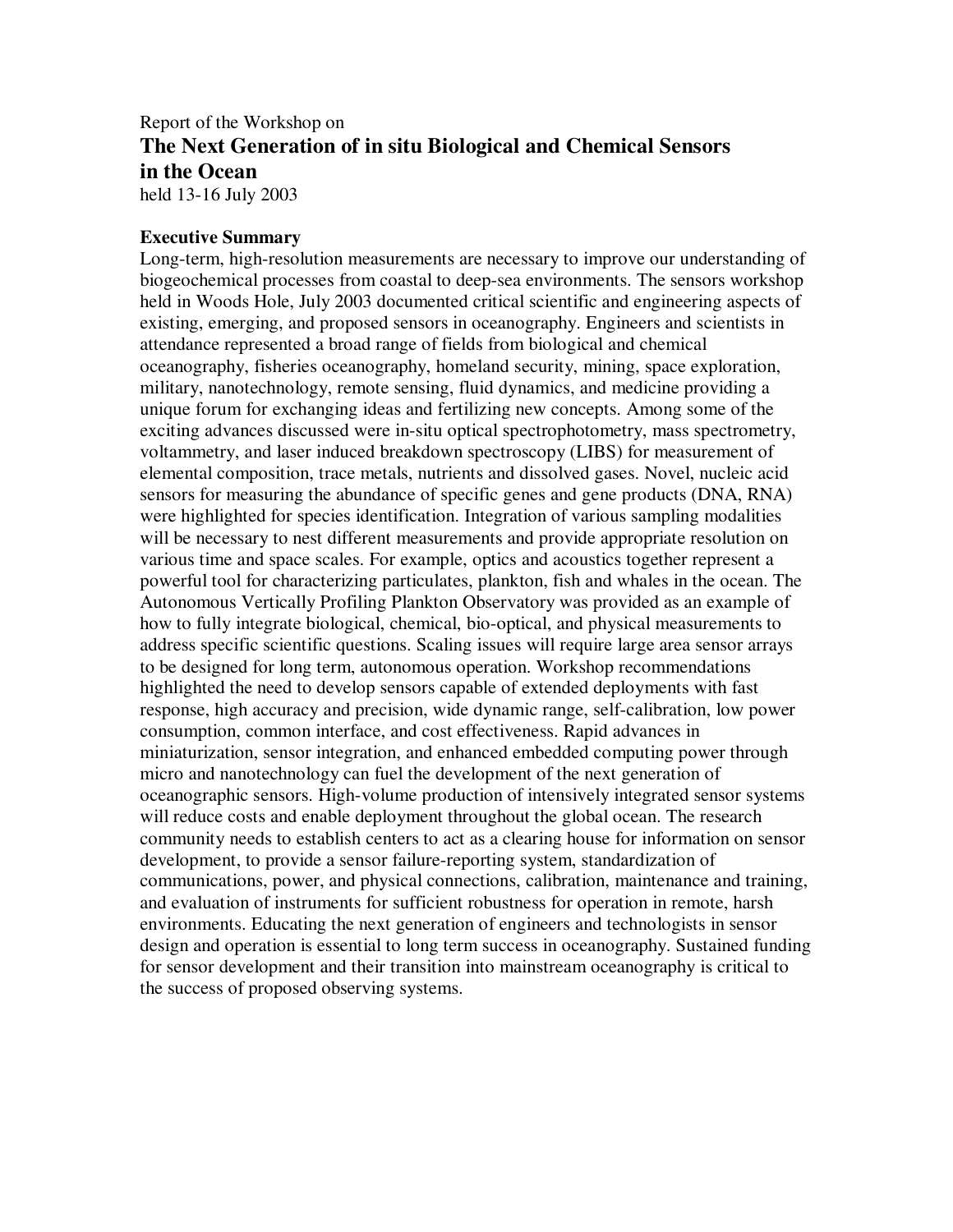### **Introduction**

New and improved sensors are required in the ocean environment for sustained, autonomous measurements on remote observatories. This report describes the results and recommendations of the July 2003 workshop on The Next Generation of *In Situ* Biological and Chemical Sensors in the Ocean which focused on new developments in primary sensor technologies. The next generation of sensors will allow scientists to address a suit of critical interdisciplinary questions based on long term, high resolution measurements of biological and chemical properties of the ocean.

The sensors workshop sought to bring together oceanographers and specialists in new and emerging technologies which could be used for the in situ oceanographic biological and chemical measurements of the future. Examples of technologies explored included nanotechnology, sensor arrays, miniaturized complex instrumentation (e.g. mass spectrometers), automated complex chemical analyses (e.g. DNA analyzers), biosensor arrays, and new high resolution optical visualization tools. The major questions addressed were: What are new technologies and innovations emerging in the fields of engineering, analytical chemistry, biosensors, and molecular biology which would be useful in addressing major outstanding scientific problems in oceanography? What are the technological barriers to applying these technologies and how can these be overcome? The workshop sought to maximize interactions between oceanographers and specialists in other technical fields which might lead to conceptualization, development, testing, and deployment of new and innovative technological approaches in ocean sensor technology.

Important workshops leading up to this one include the Scientific Cabled Observatories for Time Series (SCOTS) and the Autonomous and Lagrangian Platforms and Sensors (ALPS).

Both reports described how Eularian and Lagrangian time series measurements will be used to address specific questions, and how sensor design, performance and integration could limit vehicle and observatory performance. Throughout the SCOTS and ALPS reports, there were common, but specific calls to develop sensors for critical measurements that are not possible with current technology, and to ensure new sensors are designed keeping in mind the requirements for both autonomous and cabled platforms.

The sensors workshop was designed to meet this call by providing a forum for exchange of ideas between scientists and engineers who may not necessarily be working in the field of oceanography. Attendees represented a broad range of fields from biological and chemical oceanography, fisheries oceanography, homeland security, mining, space exploration, military, nanotechnology, remote sensing, fluid dynamics, and medicine. The diversity of interests provided a unique experience for participants while infusing new directions to sensor design in oceanography.

Most importantly, findings and recommendations for new sensors provided by SCOTS and ALPS parallel those of this report from the Sensors Workshop. Thus, the scientific community is finding convergence on how we define and make critical decisions relative to sensor design and implementation on a variety of platforms.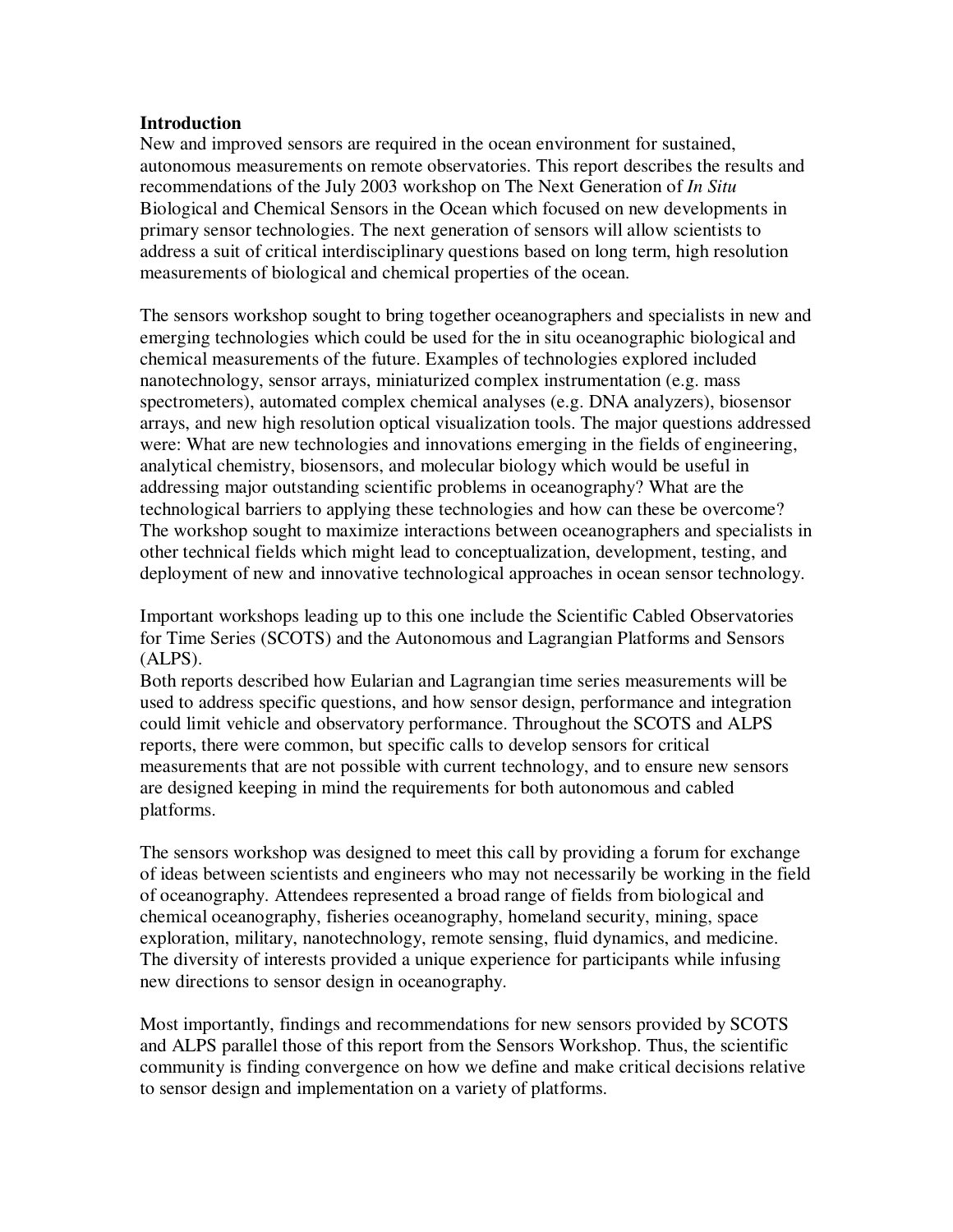### **Overview**

The sensors workshop was organized into one and a half days of oral presentations followed by one day of breakout groups. Three overview talks addressing critical science questions set the stage for 26 technical talks describing both existing and future developments in biological and chemical sensor design and application. Working groups were broken into two Phases: Phase I addressed scientific requirements for existing and novel sensors while Phase II focused on technological development necessary to meet the science objectives.

During Phase I, working groups addressed the following issues: *Population density and community structure Health- Metabolism, and Physiological Processes Behavior Processes occurring at the Air-water interface Processes occurring at Vents and seeps Processes occurring in the water column Processes occurring at the Sediment-water interface*

Questions posed to the working groups included the following:

1. In your particular field, what are the critical scientific questions and properties need to be measured?

2. What are the critical temporal and spatial scales, accuracy, and resolution for measurement of these properties?

3. What are the requirements and limitations of existing sensors in terms of temperature, pressure, depth range, and potential for in situ long term use, power requirements, adaptability to high salinity aqueous environment, data processing and transmission requirements, adaptability for multiple rapid in situ measurements, and other factors required or desired for use in the open ocean?

During Phase II, the issues addressed were: *Remote detection of organisms and chemicals Motion tracking of organisms and particulates Dissolved gases in the water column Inorganics in the ocean Organics in the ocean*

Questions posed to the working groups included the following:

1. Considering the important scientific questions raised in Phase I working groups, what refinements should be made on existing sensors to make them more suitable for long term in situ use for open ocean monitoring?

2. What new sensors need to be developed?

3. What are the functional requirements of the sensors needed to make these

measurements: i.e. resolution, accuracy, response time, stability, calibration, resistance to bio-fouling, size, weight, buoyancy, sensitivity to acceleration, temperature, pressure,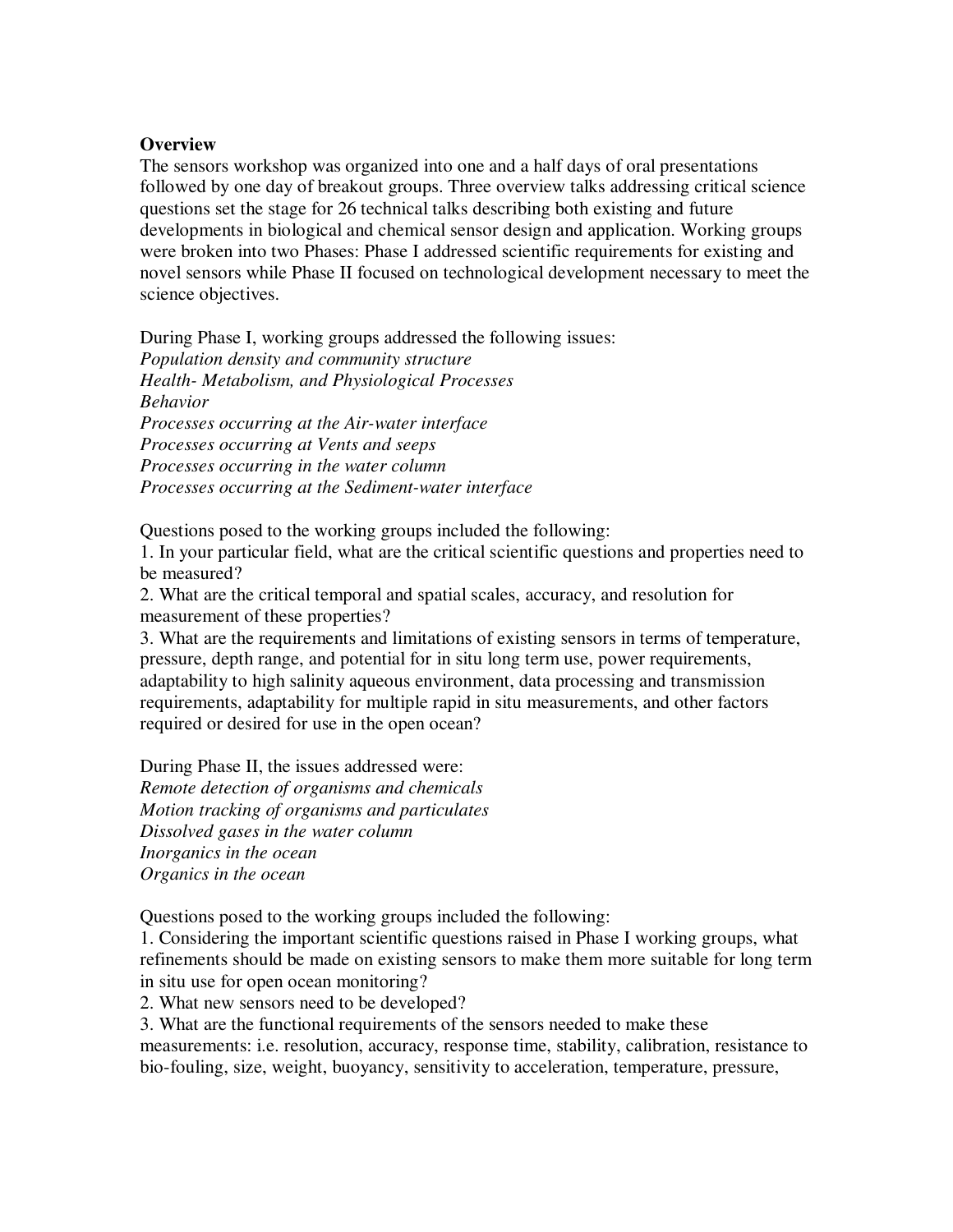humidity, and UV light.

### **Themes and Conclusions**

#### *Population density and community structure*

Important questions identified were: 1. What species and populations are present and how do they change over time? 2. What is the character and variability of the co-located physical environment (habitat) and how does the organism/population respond to environmental change? 3. At what level are populations not uniform? 4. How does the community and population structure change over temporal and spatial scales? 5. What are the important taxa (indicator species) and biological events to target in various ecosystems? 6. What controls the distribution and abundance of marine organisms (viruses to whales?). To address these questions we need to understand biologically relevant scales from the perspective of the organism, to basin scales controlling community structure. High density basin scale multi-sensor platforms will lead to an understanding of "local" ecology in context with large scale forcing. How do we integrate systems that have nested observations? Deployment strategies become critical to the understanding of population-scale questions. Techniques are needed for automated species-level identification using molecular probes combined with optical imaging and acoustic systems to cover appropriate scales. For example, use acoustics to sample 10s of meters to m scale, optics to sample m to µm scale and then take discrete samples for analysis of genes and gene products (e.g., DNA, rRNA, mRNA, protein, lipids). Such sensors would be integrated to produce a complete system capable of quantifying a wide range of planktonic organisms while deployed on a variety of observatories including profiling moorings, AUVs, ROVs, and Lagrangian platforms. Adaptive sampling capability ids essential for understanding event processes, such as alterations in community structure in response to chemical and physical forcing.

### *Health- Metabolism, and Physiological Processes*

Critical questions relate to in situ measurements of 1. Condition state, such as metabolism, feeding rate, stressors for fish, zooplankton and microbes; 2. Heterotrophic production, such as growth rate, reproductive rate and mortality rate; 3. Gene expression for rate processes. The overall challenge is to develop a capability for predicting the potential for growth and reproduction using a condition proxy such as activities of specific biomolecules like extracellular bacterial enzymes and copepod digestive enzymes. Miniature analytical systems that meet some of these functional requirements are under active development and in some cases are already commercialized for biomedical applications. Bringing these advancements to bear on autonomous platforms applied to environmental research and monitoring requires sample collection and processing schemes that differ from those currently used or envisioned for biomedical tests. In the near future, small molecular diagnostic devices will probably not provide data rates comparable to chemical and physical measurements, like those possible with conductivity or temperature sensors. Therefore, near term application of biosensors fielded on autonomous platforms will likely be tightly integrated with, and to some extent controlled by, other sensors that trigger a molecular analytical event in response to environmental gradients readily detectable at high frequency.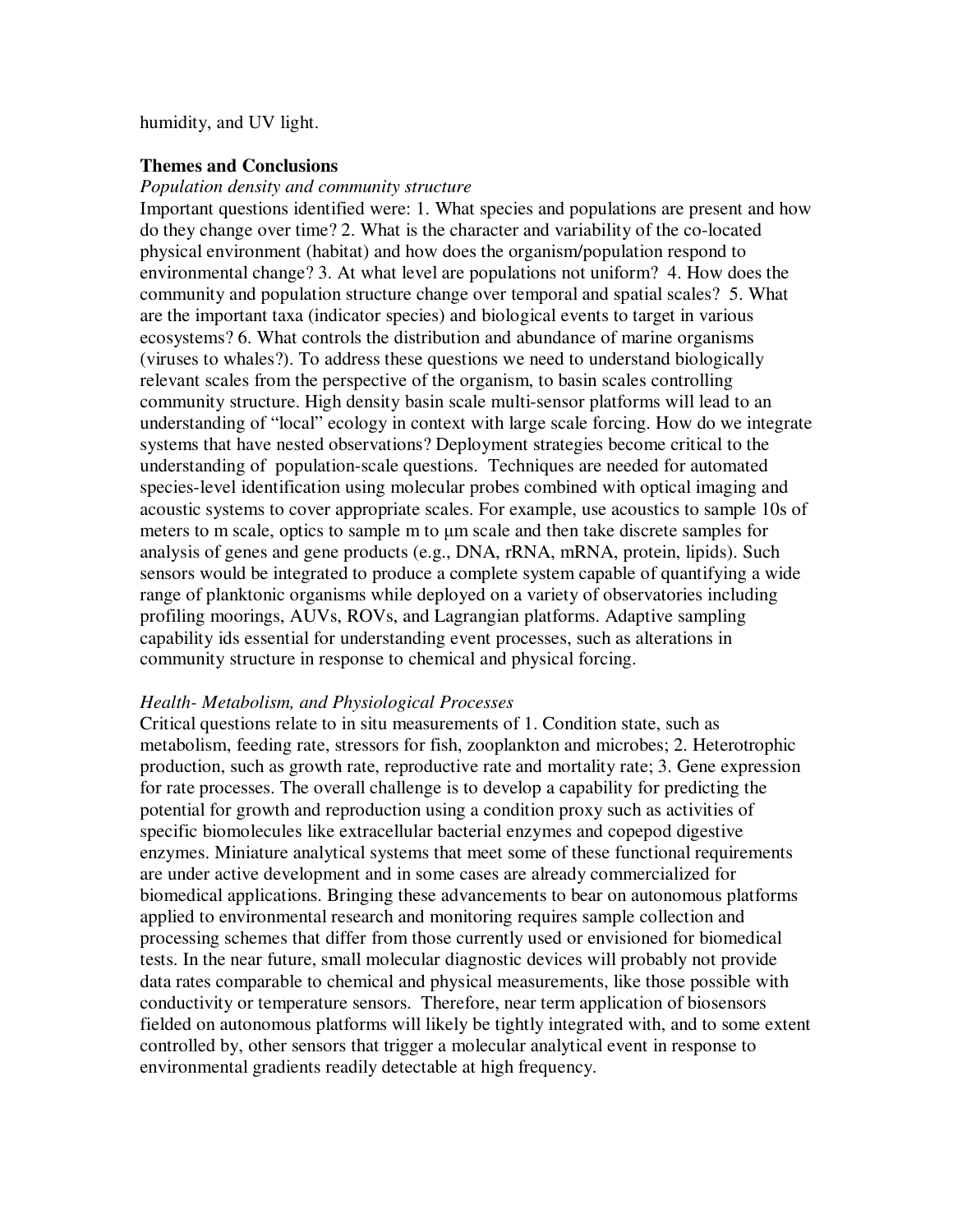#### *Behavior*

The major questions addressed in the behavior working groups included: 1How do we count and measure fish or other organisms in a quantitative way? 2.How do we use behavior to make more effective use of the sampling tools available? 3. How do animals discriminate useful signals from noise? 4. Can chemicals be used to predict/measure behaviors such as spawning activities? The use of good behavioral rules are important when implementing a sampling program. The sampling routine should be continuous and systematic: Martin and Bateson 1996. Measuring Behavior. Cambridge Univ. Press. Is a good example of how to implement effective sampling strategies that take into account the behavior of the organism. The dynamic range of sensors needs to be increased. Lasers, multispectral optics, and low frequency acoustic absorption techniques can provide more information at increased resolution and/or range. Multiple sampling tools operating at complimentary scales need to be integrated to verify sensed data. A major challenge is to increase sample volume while continuing to quantify the environment on scales of animals within the volume. Organisms respond to chemical cues in the water such as squids initiating spawning behaviors in mass. In some cases, odors could be used to identify natal habitats; However, we generally don't know what the chemicals are. Chemical techniques such as RAMAN spectroscopy and LIBS described elsewhere in this workshop should be considered for in situ behavioral studies.

#### *Processes occurring at the Air-water interface*

The transfer rate of individual gases across the air-sea interface is a major unknown in estimating where the ocean is acting as a sink or a source of carbon dioxide and other ecologically and climatically important gases. These transfer rates, especially for CO2, are also important in constructing and validating global climate models. The magnitude and rate of gas transfer is strongly influenced by a microlayer at the air-sea interface. Knowing the rates of change in individual gases across the microlayer would be a huge advance which would be accomplished with innovations in measurement of the Eddy covariance flux for all the oceanic biogeochemically important gases (e.g. oxygen and methane). In situ gas sensors which currently exist are too slow and unable make in situ measurements on the rapid time and space scales required to measure this flux. A new sensor package is needed which can measure in situ gas concentrations on smaller spatial scales (10uM ) and at higher speed (100 Hz for CO2, for example)

### *Processes occurring at Vents and seeps*

Some critical scientific issues regarding vents and seeps are: What are the biogeochemical interactions that control/influence life and metabolic processes at vents and seeps? What are the temporal and spatial variations in geochemical and thermal fluxes (seconds-years)? What are the linkages between vent and seep fluxes and the underlying (hydro) geology? How do we investigate recharge on ridge axes/flanks? What are the real primary fluid chemistries issuing from vents and seeps if measurements could be made with no chemical or physical interference by the sampling or measuring process itself?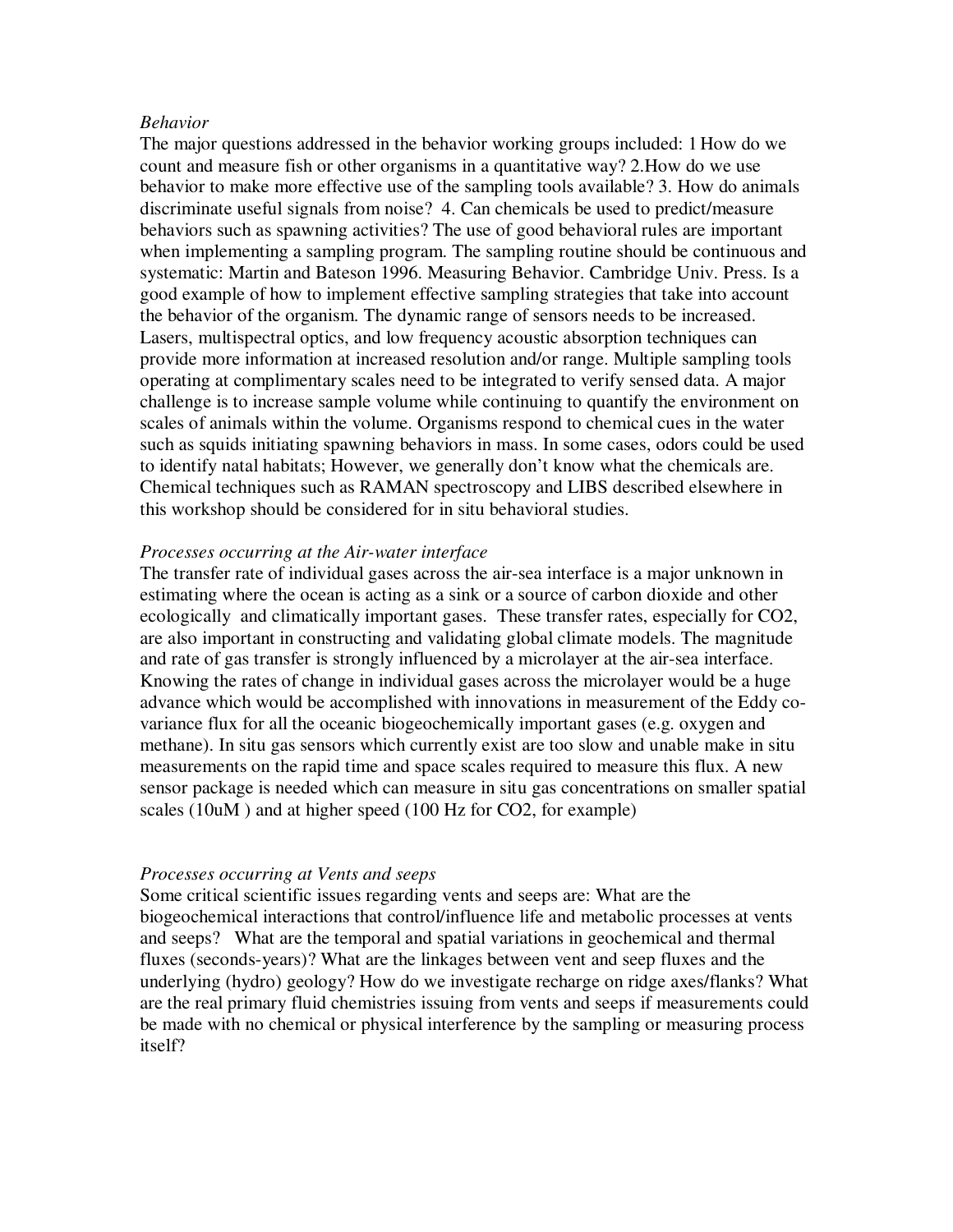Some of the limitations of existing sensors are their inability to follow the rapid chemical and biological changes in both cold seeps and hydrothermal vent environments. The high temperatures and corrosive nature of hydrothermal vent fluids currently almost precludes use of in situ sensors. For cooler seeps  $\langle 70^{\circ}$ C, biofouling becomes a problem. In addition, some scientific questions about seafloor vent and seep environments cannot be addressed because the sampling procedure itself perturbs the system. For example, physical changes arising during fluid sampling at vents and seeps, such as temperature and pressure drops and precipitation, can lead to incorrect conclusions about the nature of the earth's deep subsurface. There is a much better chance of avoiding these problems with in situ measurements as close as possible to the site of venting.

Sensors requiring progressive development: Chemical sensors need to be designed to operate in the harsh chemical environments plumes as well as in cold seeps and at the interfaces between fluids and mineral surfaces at vent chimneys. One particularly useful mechanism of sensor deployment would be event-triggered sampling whereby measurements are designed to commence with the start of unusual seismic activity, or uncharacteristically anomalous changes in vent fluid or seep chemistry, relative to steady state conditions, as monitored by some robust continuous monitoring device. Achievement of this goal requires major advances in process control and signal processing instrumentation. A means to mitigate corrosion effects at vents would be to use time-limited deployments. A robotic device could perform the measurement with an attached infrared sensor to help locate the highest temperature fluid. Following exposure sufficient to gather requisite data, the sensor would be withdrawn. This procedure could be repeated as needed to constrain key aspects of the temporal evolution of the hydrothermal system.

### *Processes occurring in the water column*

Mathematical models of processes (turbulence, thin layers, stratification) need to be validated with field data which requires in situ measurements, sometimes continuously on small scales. The relative importance of vertical versus horizontal transport of energy and materials is currently poorly known. Little is known about lateral exchange including mechanisms of transport and transformation of chemical and biological materials. Information obtained in a nondestructive way is required on processes affecting both living and nonliving particles. For example, how do we predict when plankton is part of the food web versus dying and sinking to the ocean floor? These processes strongly effect oceanic carbon flux, important to both ecosystem health and to climate change. What are the *in situ* sinking speeds and flux rates of particles which bring nutrients and energy to the deep-sea? Present methods disagree by a factor of 2.

There is currently no way to measure negative flux – particle upwelling, such as that which occurs by resuspension of bottom sediments or productivity originating from the bottom rather than the top of the ocean such as that which occurs in vents and seeps. What are the effects of bottom seeps and rapid ground water discharge into coastal and slope environments? What are the effects of bottom fluid and gas venting on ocean productivity from the ocean bottom? What elements important to the ecology and health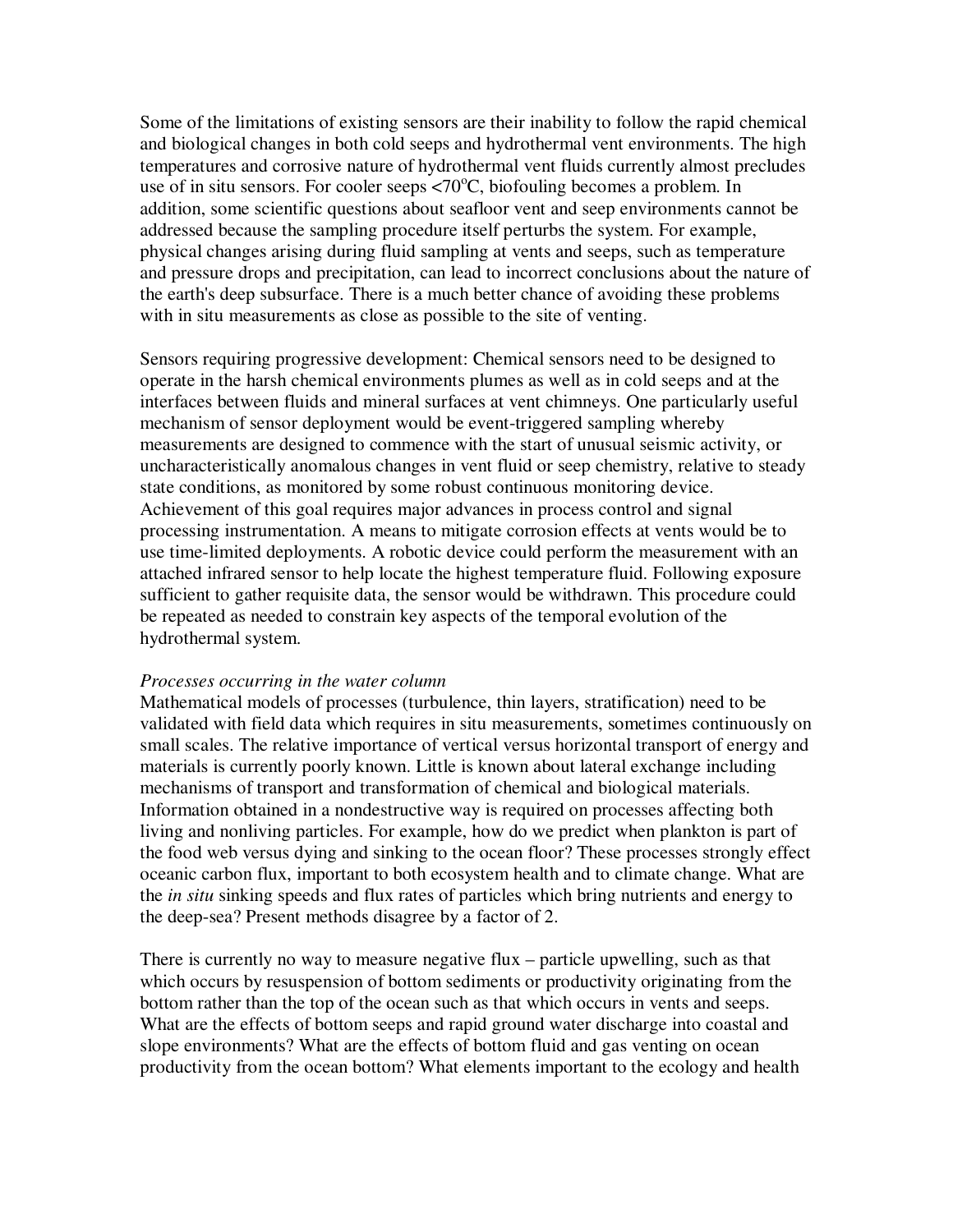of the ocean are transferred upward along with bottom gas and fluid venting? What is the fate of free gas venting as bubbles up into the water column?

Other important open questions about the carbon cycle in the ocean are: Is the concentration of phytoplankton changing? If so, is the change changing basin wide? What are the regional scales and importance of coastal vs ocean waters? What changes in carbon input, nutrients and maintenance (or not) of the steady state are the important controls? Is the "background ocean" changing as a result of anthropogenic impact? How are trace elements/metals affecting the biology and biological transformations? What is the critical mix of organic and inorganic chemical species needed to give a complete picture of the important biological processes and transformations? New production estimates are needed along with their relation to nutrient recycling in euphotic zone. What comprises the huge pool of high molecular weight organic matter in the ocean? How fast is it biodegraded? How much is available to oceanic biological communities and how does it relate to efficiencies and time scales of carbon production and cycling?

Smaller scale measurements are needed to study planktonic influences on carbon dynamics in ocean. How do various chemicals affect biological reproduction (mating)? Satellite data is needed to view overall phytoplankton populations during cloudy days. How can depth information be obtained from satellites? Can *in situ* sensor and satellite information be combined to get this information? How much light is being absorbed and used during photosynthesis? Photosynthesis (primary production),  $O_2$ , pCO<sub>2</sub>, and pH data are needed at high spatial and temporal resolutions.

How can anoxia problems in the ocean and along the coast be documented and predicted? How do these relate the health of the ocean, such as recent episodes of Red Tide?

Many important physical processes occur on decadal time scales with slow chemical and biological responses. How can changes on many different time scales be tracked simultaneously?

Most existing sensors cannot rapidly measure changes on small and continuous scales to produce water column profiles with the detail currently obtainable from CTD profiles which record important spikes in concentration such as fluorescence anomalies caused by the presence of organisms. There is a critical need for adaptive event driven sampling and for in situ sensors to track and monitor processes in difficult environments which cannot be studied in other ways. For example, anoxia events are usually accompanied by increases in highly reactive sulfur compounds. Specific high sensitivity sensors are needed to measure the very small amounts of chemicals which affect biological reproduction and mating.

For many existing sensors, background data are needed for the specific area being examined. For existing sensors which fail often, such as those for  $O_2$ , Nitrate, transmissometer, epsilon (turbulence, acoustics), there is a need to deploy sensors frequently (every 2 weeks). How can this be accomplished without using ship deployments and without polluting the ocean with broken sensors? How can depths of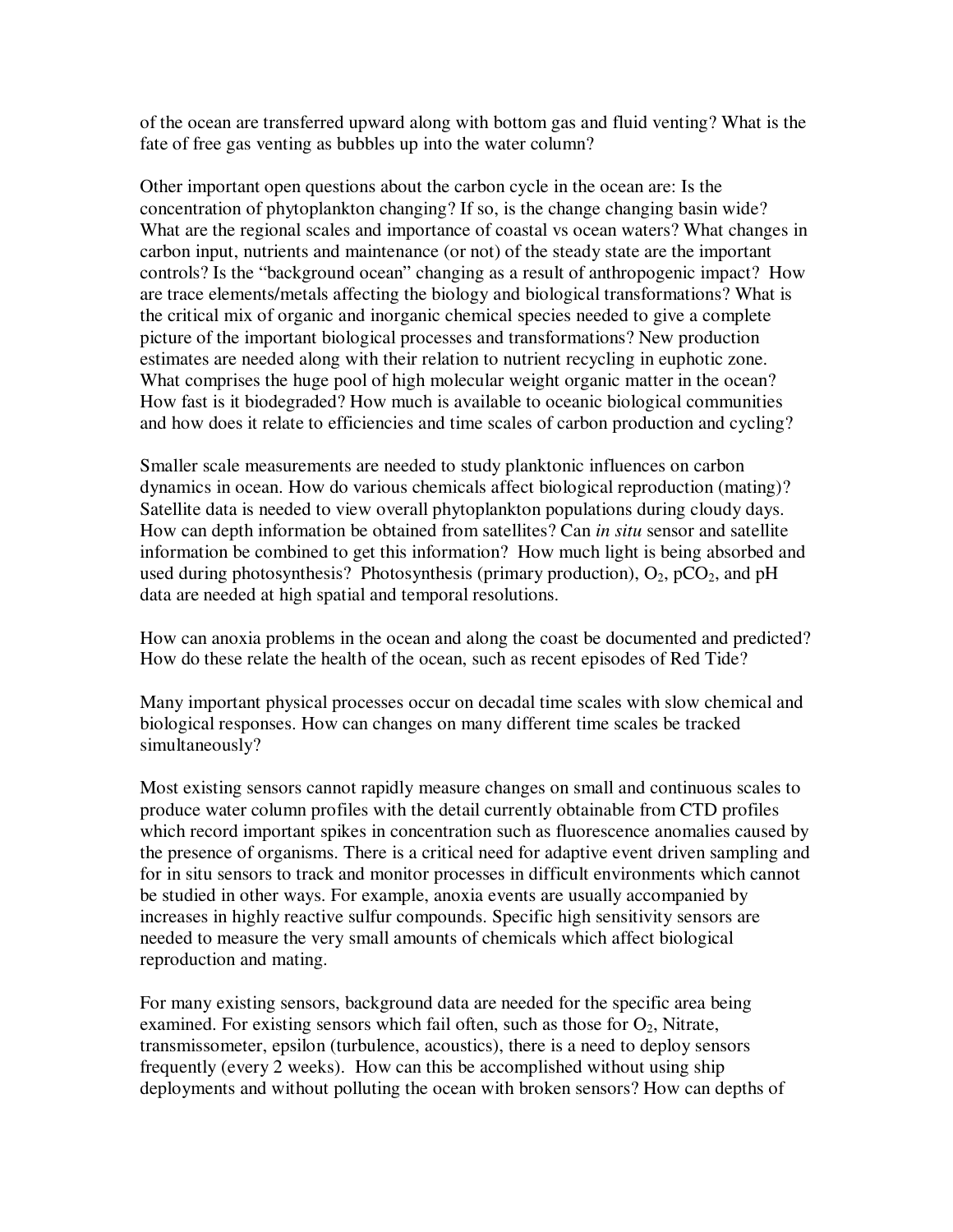phytoplankton layers be gained from satellite data? Satellite data monitoring of phytoplankton in the ocean is not possible on cloudy days.

Sensors requiring progressive development: Some sensors should be suitable for longterm deployment to measure cyclical changes. In the near shore, there is a particular need for high density annual data which is critical for monitoring ecosystem health (wellness). Long-term rugged sensors need to be developed over the next 10 years that can measure nutrients,  $O_2$ , pH,  $CO_2$ , metals, H<sub>2</sub>S, biological parameters at 1% accuracy, 1% precision per second,  $N_2O$  and metals. There is a great need for a standard affordable sensor package that could be used to monitor most of these parameters in  $3<sup>rd</sup>$  world countries.

Sensors requiring a quantum leap in development: To make major advances, a system approach is needed which combines sensors or uses a combined sensor to examine the physics, chemistry and biology of a particular part of the ocean. Integrated sensor packages need to be developed to measure a number of parameters simultaneously possibly on a variety of spatial and temporal scales from very short (mm) to basin wide. For example, how can point measurements be extrapolated to understand phytoplankton production and destruction in the entire ocean? In addition, simultaneous measurements on a number of species on a number of different time and space scales may be required. For example, the time varying nature of the C cycle has been the scientific theme of several past workshops. Sensors provide a potential means to track all of the important changes simultaneously and would serve a number of other purposes as well, allowing: 1) validation of mathematical models of rapid processes requiring continuous in situ measurements on small scales (examples: turbulence, formation of thin layers, stratification); 2) measurement of mesopelagic processes on short time and space scales; and 3) higher resolution measurements of vertical processes providing a window on episodic or abrupt changes in concentration caused by, for example, the presence of biological communities.

There is great need to track chemical and biological changes of particles in a nondestructive way on small scales over various representative areas. Possibly, the sensors of an organism could be used to advantage in cases, particularly where high sensitivity and high specificity are required, such as monitoring biologically produced chemicals which cause changes in behavior, e.g. sexual and mating behavior.

Simultaneous modeling and in situ measurements of specific small volumes of water ("Lagrangian cubic meter") would allow a determination of effects of various physical forcing processes. An example is how turbulence caused by storm events influences changes in important chemical and biological constituents.

# *Processes occurring at the Sediment-water interface*

Very little is currently known about fluid migration from bottom sediments into the ocean bottom waters from any process other than diffusion. What is the importance of carbon and nutrient delivery from other more rapid processes including mixing and irrigation, resuspension, and material delivered through vents including hydrothermal vents, "cold seeps", and subsurface discharge of land-based run-off including pollutants? What are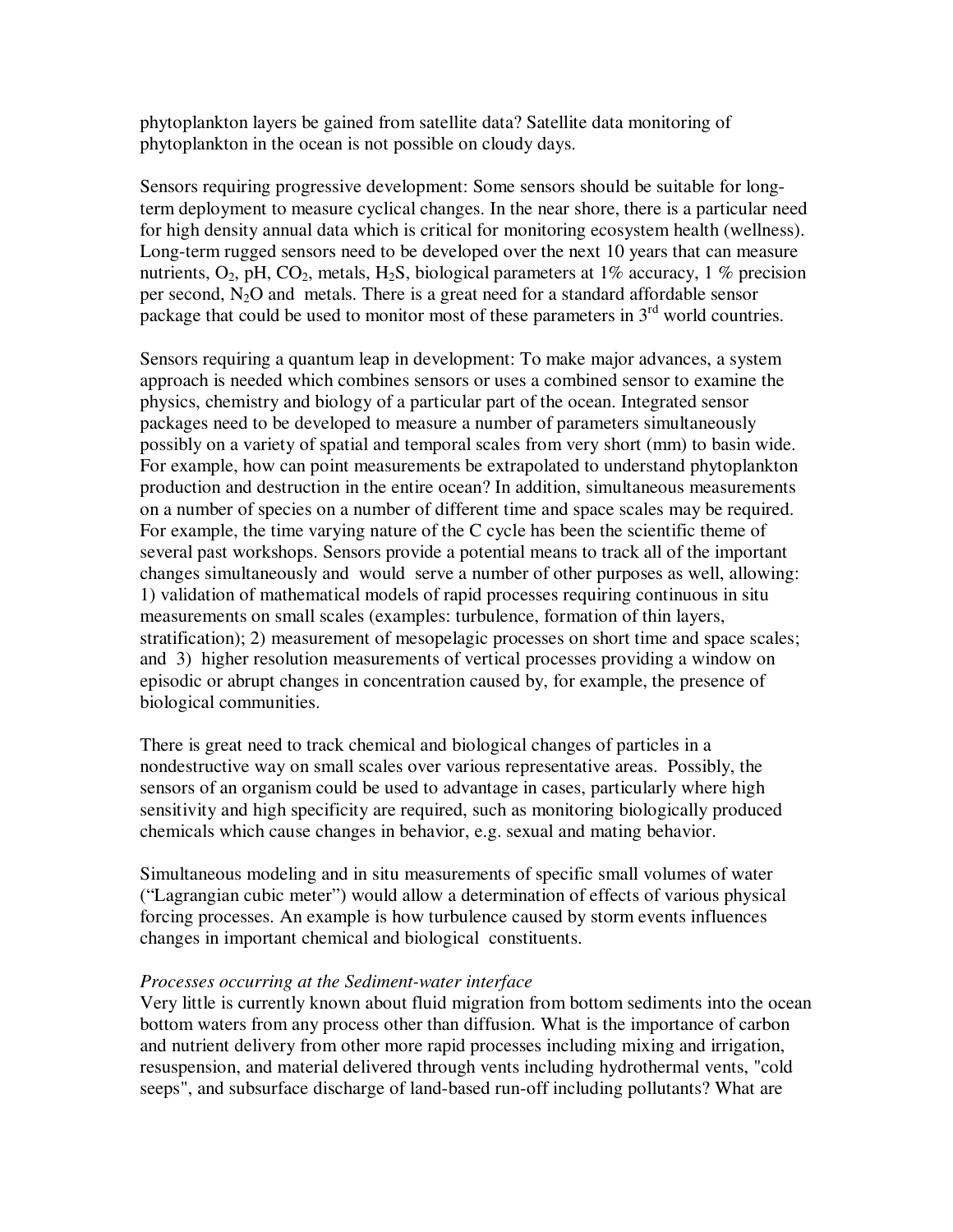effects of bottom seeps and rapid ground water movement into ocean? What are the effects of bottom fluid and gas venting on ocean productivity from the bottom? What elements important to the ecology and health of the ocean are transferred upward by bottom gas and fluid injection? What is the fate of free gas venting as bubbles up into the water column?

What is the relative importance of resuspension versus burial of organic carbon and nutrients? What is the fate of organic carbon in marine sediments? A considerable amount of organic carbon is "missing" in the global carbon budget. How much primary production occurs in the nephloid layer in near-bottom sediments, rather than in surface waters? Currently only surface processes are generally thought to be important in primary production. Is this correct? Finding and characterizing subsurface ground water and gas plumes is a technically challenging and important problem - these provide rapid delivery of fresh water, metals, nutrients, and pollutants to the ocean. A critical potential issue in all surface sediments is chemolithotrophy - what are the identities of organisms responsible for the associated chemical and biochemical changes?

The role of surface sediments in the global nitrogen cycle is currently an important unknown. What is the relative importance of denitrification and what is its mechanism? What is the fate of terrestrial organic matter in the ocean?

Many sensors exist for carrying out in situ measurements in the water (see water column summary above); there are very few in situ sensors for sediments, particularly for coarse sediments which are the most important site for movement of fluids, carbon, nutrients, and pollutants through the interface. Voltammetry is most promising given its ability to detect a variety of chemical signatures simultaneously. UV-Visible spectroscopy has some difficulties in sediments, but these are not insurmountable.

Sensors requiring progressive development: Voltammetry and UV-Visible spectroscopy require enhanced development given their initial promise. Radon is used as a tracer of water input from sediments. The building of an in situ pumping system to find radon for long-term seep monitoring was proposed. In situ measurements of chemicals and biochemicals associated with nitrogen budget are a critical need. To monitor and understand diagenesis of organic matter at the sediment-water interface, imports and exports of carbon to the ocean are important to measure. Time series instruments are needed for monitoring sediment pore waters - none currently exists. Some important carbon-cycle related measurements can only be done in real time. The data also needs to be transmitted in real time, for example that for the pH/biocarbonate related parameters in pore waters. For monitoring of these sensors in pore waters, there is a need to transmit data in real time as it is collected because short term changes which occur as the sample stands. Sediment variability even over small distances generally makes reproducible revisits and resampling impossible, making in situ sediment and pore water measurements a requirement. New methods are needed for chemical characterization of intractable organic matter (DOC, kerogen, etc).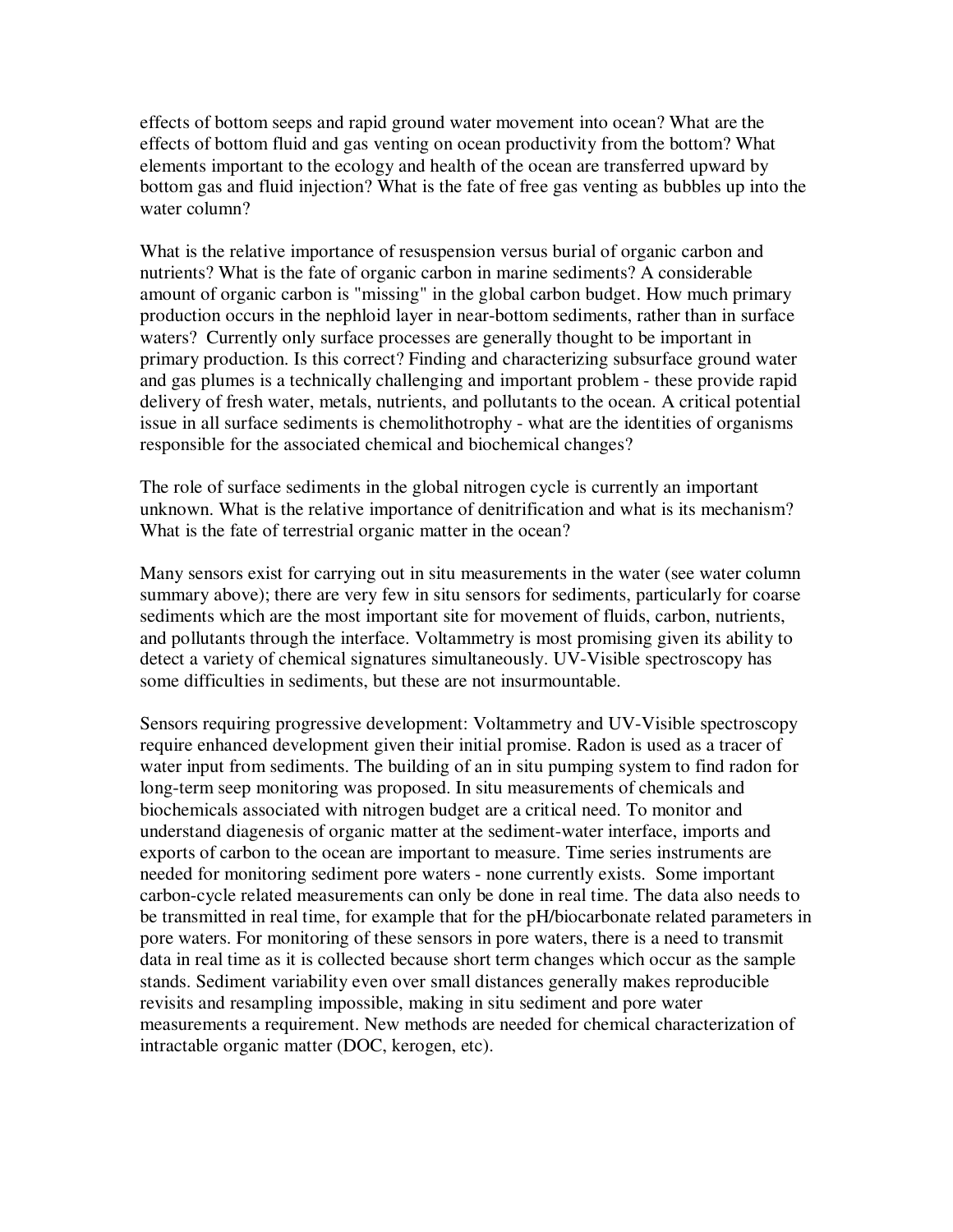Sensors requiring a quantum leap in development: There are many critical issues related to measuring sediment and particle fluxes which would benefit from instrumental innovations. An instrument is needed which can measure many particles simultaneously over time. With a large number of measurements, statistics of distribution could be performed. There is a critical need for "in situ multisensors" or sensors which can measure a number of different properties simultaneously. In situ versions of promising new methods need to be developed including in situ mass spectroscopy which would allow quantitative measurement of a number of volatile organic, biochemical and pollutant compounds simultaneously; scanning fluorescence which is an extremely sensitive technique for "fingerprinting" complex dissolved organic matter in the ocean; and LIBS, a very promising method for detecting and measuring multiple elements in situ in sediments, on particles, and possibly in the water column.

#### *Remote detection of organisms and chemicals*

The group worked on remote detection and measurement of organisms and water properties. Combinations of optics (holography, LIDAR, imaging), acoustics (200 KHz-3 MHz; low frequency absorption tomography) and satellite sensors for simultaneous measurement together with pCO2, oxygen, particle concentration to achieve sensor fusion was considered a priority. It will be necessary to use all these instruments and integrate the information to get more of an overall, multi-scale picture of the environment. The group described seven important points: 1. Calibration was recognized essential for ensuring quality of the data. Self-calibration procedures are necessary, especially for autonomous sensors. 2. Coherence in observations: want to pay attention to spatial and temporal co-incidence and overlap and the possibility of complementary uses of the data. For example, use near range optical sensing for identification and extrapolation to larger scales by means of longer range acoustics. 3. Integration of multiple sensors -- major increase in information to be gained for a modest increase in deployment. Sensor integration will provide a much more complete picture of the volume around observatories. 4. Power limited systems. Noted potential gains from consolidation, but need to remember performance tradeoffs in sharing cpu's and other finite resources. Also another trade-off, sensor technologies not mature and want to keep modularity for quickly evolving technologies. 5. Certification of instruments in atmospheric chemistry. 6. Platform compatibility of instruments. 7. Transitioning a research tool to operations was seen as a bottleneck for many prototype sensors. Funding opportunities are necessary to allow more rapid transition to community.

#### *Motion tracking of organisms and particulates*

How do we measure individual behavior and physics at the local scale as it forces patch dynamics? This question is sample size dependent: Optical tracking is optimal in volumes 1 m3 or less while acoustics is better for larger volumes. Combination of modalities would be ideal (e.g., Fish TV). Progressive development is working towards higher resolution imaging systems (16kx16k) to achieve micron resolution in a 1 m3 volume, decreased power requirements for illumination, image compression and real-time data processing on large images, and 3D stereo in real-time. Quantum leaps in development will allow designing the Nanopod, a biology inspired nano-robotic copepod capable of swimming and sensing its environment. This would use reverse engineering of copepods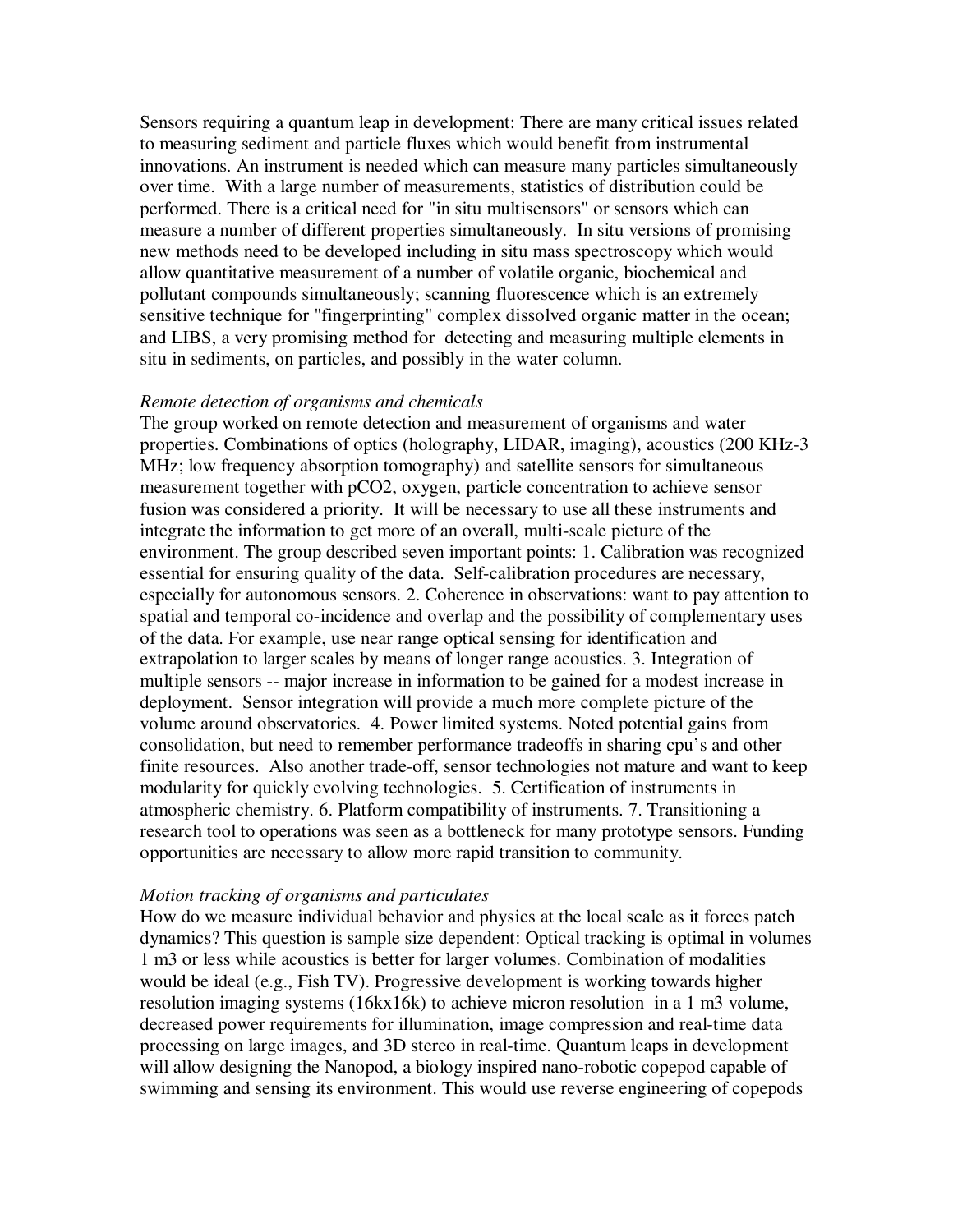to develop specifications of copepod's sensory system. The Nanopod would be designed to test specific hypotheses about how behavior influences vertical and horizontal distribution, and predator/prey/physics interactions. Tracking through interfaces with disparate refractive indices is seen as a major challenge which could be meet through both optical and software solutions.

### *Dissolved gases in the water column*

Only a few oceanic in situ gas sensors exist today; none measure up to the following ideals: 1) In situ dissolved gas measuring instruments require ruggedness, high sensitivity and selectivity, low susceptibility to fouling/drift, and ability to become commercially available, through development, at appropriate costs (low cost = <\$5K; best if <\$100 for wide deployment), appropriate time response characteristics, low hysteresis, small form factor, low power consumption  $(1 \text{ yr} = 1 \text{ W})$ .

2) Modularity is important for ease of replacement and ability to swap units between platforms where appropriate. Power supplies and signals, etc., need to be standardized. It is crucial to have good communications between people building current instruments, those designing the next generation of sensors, and those involved in planning and building deployment strategies.

3) Ideally, response time would be rapid. Response times of instruments incorporating membranes are limited by the time it takes for gas in the dissolved gas phase to equilibrate with that in the dissolved aqueous phase.

4) The required response time characteristics of a sensor need to be well defined and built into a particular sensor. For example, a pumped CTD has a well-defined response time, compared to a self-flushing CTD. This knowledge can be used to optimize the system for a particular application.

For gas sensors, the following technologies are available but require refinement as described: For total dissolved gas measurements, there are gas tension devices which measure pressure); better time response (now 5-10 min.) and anti-fouling are needed. All of the present day in situ oxygen sensors have limitations. Nitrogen is generally calculated indirectly using oxygen measurements. For carbon dioxide measurements, both spectrophotometric and gas phase equilibration techniques are used, sometimes in combination. These techniques are slow and subject to drift. Recently, in situ carbon dioxide measurements have been carried out by Raman spectroscopy utilizing a fiber optic probe directly in contact with the water. Existing Gas sensors which would be extremely valuable for oceanographic work but require substantial refinement include methane, hydrogen, hydrogen sulfide, and radon sensors.

Other important gases for characterizing ocean processes for which sensors need to be developed include: the inert gases argon, neon, and helium; C2-C4 hydrocarbons; the nitrogen oxides; halocarbons including freon; bromine, mercury, sulfur gases; and sulfur hexafluoride which is used to track the distribution of chemical and biological species by tracer release experiments. Indirect methods for in situ detection of dissolved organic carbon and pH would be very useful and could involve chemical conversion to gas.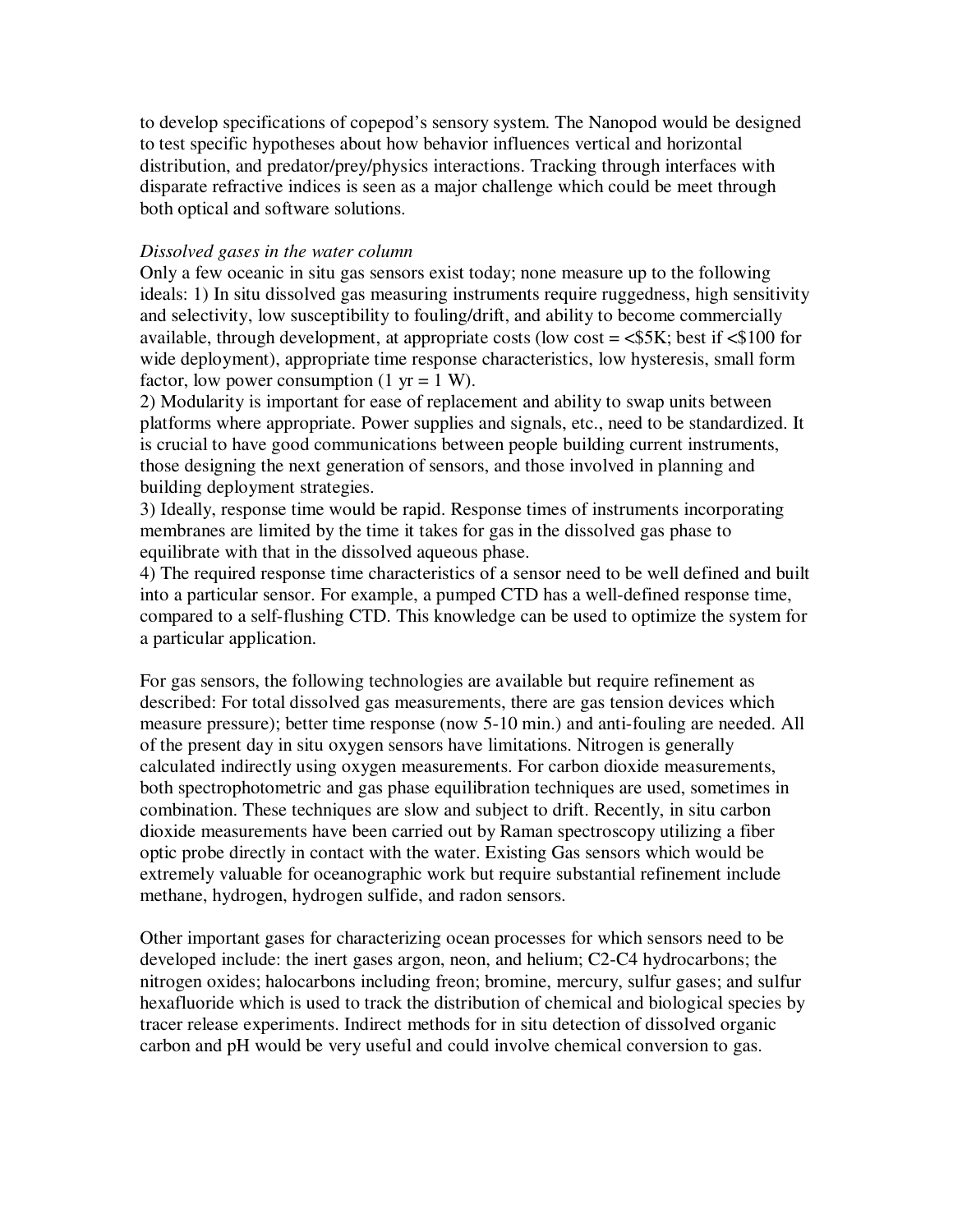Sensors requiring progressive development: Some existing instruments which could be adapted for general deep ocean work include: In situ mass spectrometer – needs sample handling, power improvements, miniaturization. Raman spectroscopy – needs miniaturization, improved sensitivity and lower power requirements. Near IR/IR – requires ruggedization and better reproducibility and further development via evanescent wave spectroscopy. Laser induced breakdown spectroscopy (LIBS) is a very promising new technology for in situ and sensitive multi-element measurement adaptable to all phases. The instrument would require development of calibration methods of calibration and innovations in data handling to make the data quantitative. Fluorescence spectroscopy – need probes selective for more reagents. There is a need for faster and more selective membranes as well as a membrane selective waveguide, resistance to biofouling resistance, and in situ means of membrane replacement during long deployments. Multiple quantum well tunable diode lasers which can tune into fundamentals of materials are necessary. In situ membrane replacement technology is needed. Innovations are needed in satellite measurements, particularly better ways of reducing inference from dissolved gases.

### *Inorganics in the ocean*

Processes requiring inorganic in situ measurements are described in the sections on water column processes, sediment-water interface and vents and seeps working group reports and summaries. Many sensors exist today. Most have been found to have limitations when used in the ocean and are not suitable for longer term deployment without modification. The CTD is considered today's "gold standard" of what is expected on an in situ sensor measurement in terms of instrumental robustness and resolution capabilities.

Sensors requiring progressive development: Development is needed for reliable in situ sensors to continuously measure and monitor all of the important nutrients in the ocean. New sensor technology should be based on the well developed laboratory chemistries that already exist for the many elements and could include the SEAS long path-length spectroscopy system. In situ ion selective electrodes would be useful in the differentiation of water masses. In a number of cases, existing in situ sensors are not very robust and require further development. In some cases, new wet-chemistries and colorimetry are needed for a number of metals. **C**hemiluminescent, gas-phase measurements, and biosensors are needed.

The highest priorities are to develop robust in situ methods for short and long term monitoring of ammonia/silicone, nitrate and other nitrogen compounds involved in marine nitrogen budgets, oxygen, and pH. Also needed, but at a lower priority, are short term sensors for iron as well as long and short term sensors for dust. In some cases, such as for iron, electrochemical method show promise

Sensors requiring quantum leaps in development: A multi-sensor array approach would be useful in solving a number of oceanographic problems, including particle classification. A very promising new procedure for simultaneous measurement of a variety of metals and other elements would be preconcentration combined with LIBS.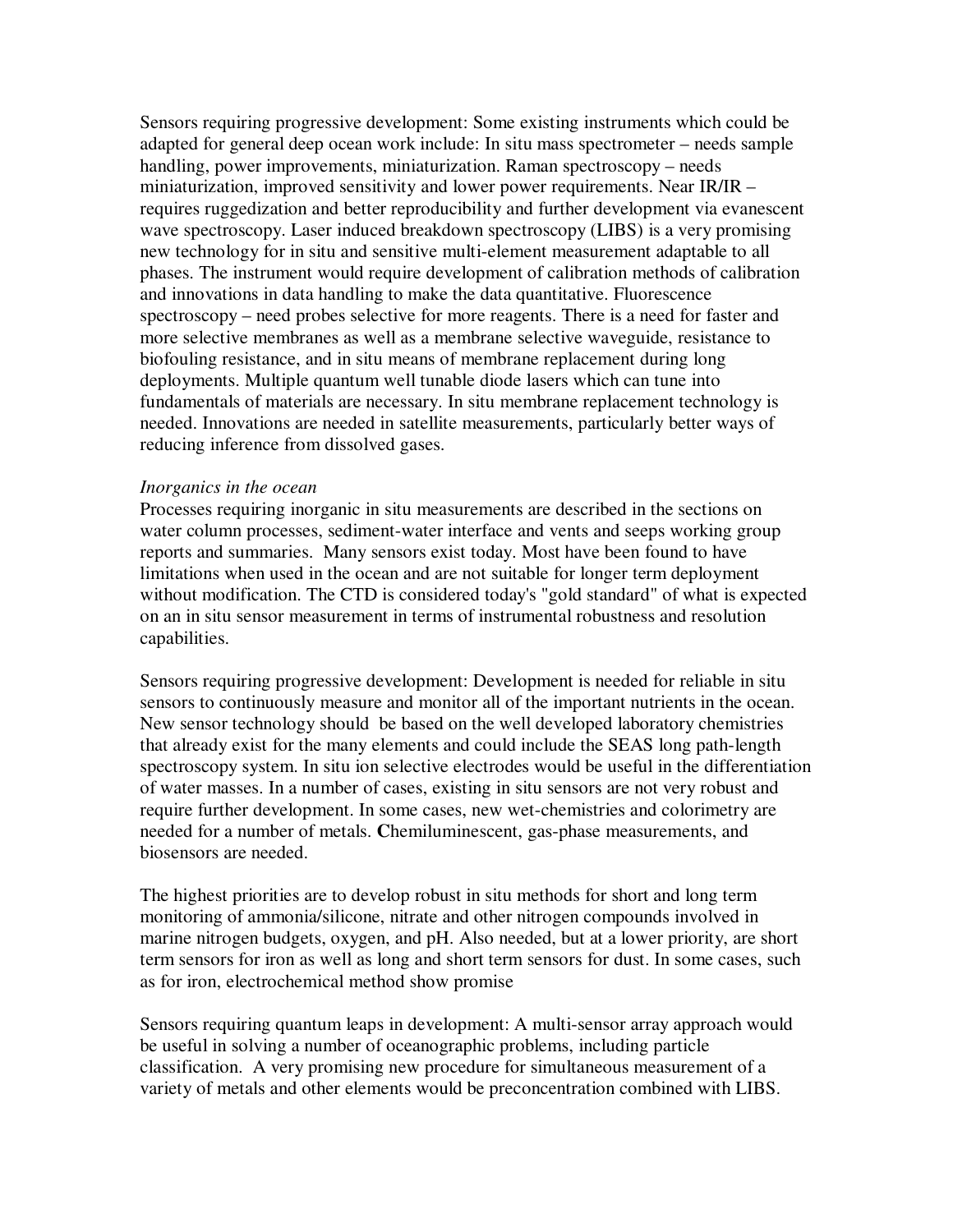The procedure is potentially applicable to in situ analysis of dust and to identification of mineral phases in particles and sediments.

In situ methods are needed for measuring "tracers" of water column processes and particles, including hydrogen peroxide, and tracers of carbon export (radionuclides,  $2^{234}$ Th,  $2^{22}$ Rn, and Iodine).

# *Organics in the ocean*

Very few in situ sensors to analyze organic compounds in the ocean are currently available. Exceptions are instruments involving absorbance and fluorescence spectroscopy of complex organic matter, including multiple wavelength SAFIre instrument and CTD plug-in modules to monitor specific groups of compounds, such as chlorophyll from phytoplankton. These CTD modules are limited because the signals are not specific to one group of molecules or organisms.

We need to develop sensors with specificity for one compound or a defined group of compounds. We also need instruments capable of surveying a variety of different compounds during ocean exploration, such as mass spectroscopy and Raman spectroscopy and rapid chromatographic methods.

There is a particular need to develop an integrated sensor for parallel in situ measurement of multiple organic acids and gases associated with specific communities of microorganisms, such as those in various redox zones including bottom waters and surface sediments. Such a system might include a mass spectrometer, one of more enzyme based probes, and a microfluidic device acting as a miniature high pressure liquid chromatograph (HPLC).

In situ fluorometry for specific pigments exists but needs further development, possibly in signal processing, to improve selectivity. Also, sensitive methods are needed for analysis of high molecular weight organic matter in organisms, on particles, and in bottom sediments. Scanning fluorescence, LIBS. and an instrument combining a series of specific bio- and chemical sensors are promising technologies which should be developed. Photoacoustics – laser probe, acoustic detection – should be explored for specific compound measurement. Specific sensors would be valuable for a variety of anthropogenic compounds including polycyclic aromatic compounds derived from automobile exhaust and storm sewer run-off, pesticides, surfactants, freons, etc.

There is always a trade-off between carrying out specific analyses versus bulk properties. Combined in situ sensors to do both as well on the same sample or in the same place would be ideal. Ability to measure in situ isotopic 13C ratios on specific molecules, particularly hydrocarbon gases such as methane, would be a major break-through in tracking oceanic fluid flow around ocean vents and seeps.

Probes currently exist for measuring proteins. However, the most valuable scientific information that could be provided by a probe is almost always how and how fast the protein functions. Development of specific proteins as detectors for specific molecules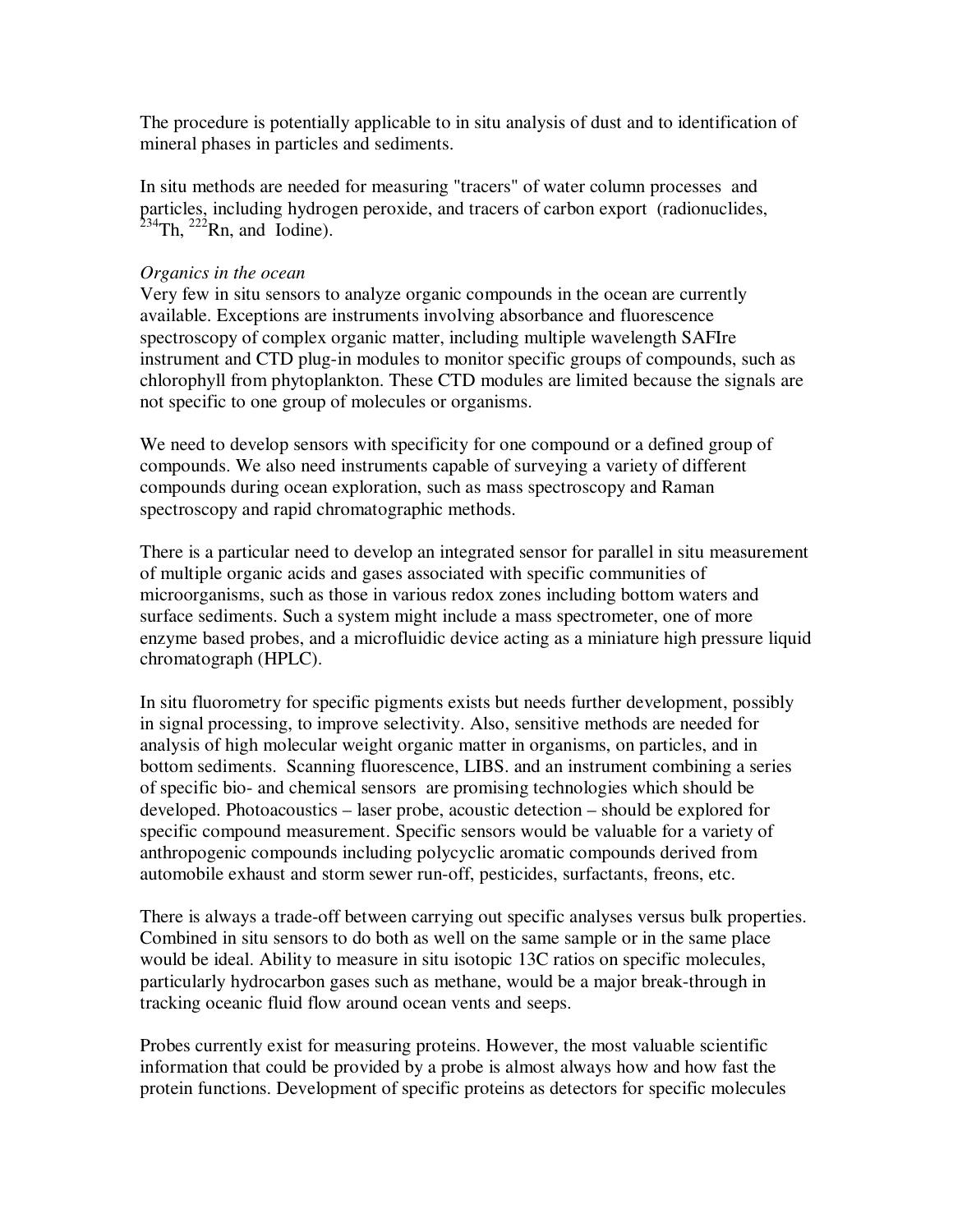would be a major breakthrough. Possibilities are a RuBisCO analyzer or probes to track cycle enzymes involved with the nitrogen, sulfur and other elemental cycles. The ability to measure concentrations biologically important molecules and in situ rates of various elemental cycle enzymes would constitute a major breakthrough. In situ methods to identify specific carbohydrates, the major biological exchange pool in the ocean, do not exist, but would be very useful. Specific enzyme-molecular bioprobes for chitinase/chitin, pectinase/pectin, cellulose/-ase, lectin/-ase, etc. would allow in situ tracking of rates of production and destruction of these major biochemicals in the ocean.

Sample pretreatment and concentration methods need to be developed, possibly including in situ filtration, extraction, and bubble concentration.

New, robust, low cost sensors are necessary to meet the goals of ORION and IOOS. High frequency measurements over long term deployments on cabled and uncabeled observatories require that special sensor requirements be met. This workshop detailed those requirements and attempted to visualize what the the next generation of sensors in the ocean might look like.

# **Workshop Recommendations**

# **Cross cutting issues and recommendations**

1. Sensor calibration must be established to ensure data quality. Self-calibration procedures are necessary, especially for autonomous sensors on extended deployments.

2. Integration of multiple sensors i.e., sensor fusion is required to address specific science questions and/or to reduce engineering requirements or instrument complexity (e.g., sensors requiring pumped sampling could be integrated).

3. Use microfabrication technologies to improve sensor integration, reduce power consumption, size, and cost.

4. Modularity and plug and play standards for communications and power must be in place for ease of sensor integration, substitution, and platform compatibility. Ethernet 10/100/1000 Base T and TCP/IP and FTP protocols are considered standard today and should be used consistently within observatories.

5. Take advantage of enhanced computing power of embedded Digital Signal Processors (DSP) and Field Programmable Gate Arrays (FPGA) for signal processing to maximize signal to noise ratio and minimize signal bandwidth for telemetry, the so called "smart sensor".

6. Simplify and accelerate transitioning of research tools into operational oceanography. Enhanced funding opportunities are necessary to allow more rapid transition of sensors from prototype to the user community. Encourage small business investment in sensor development.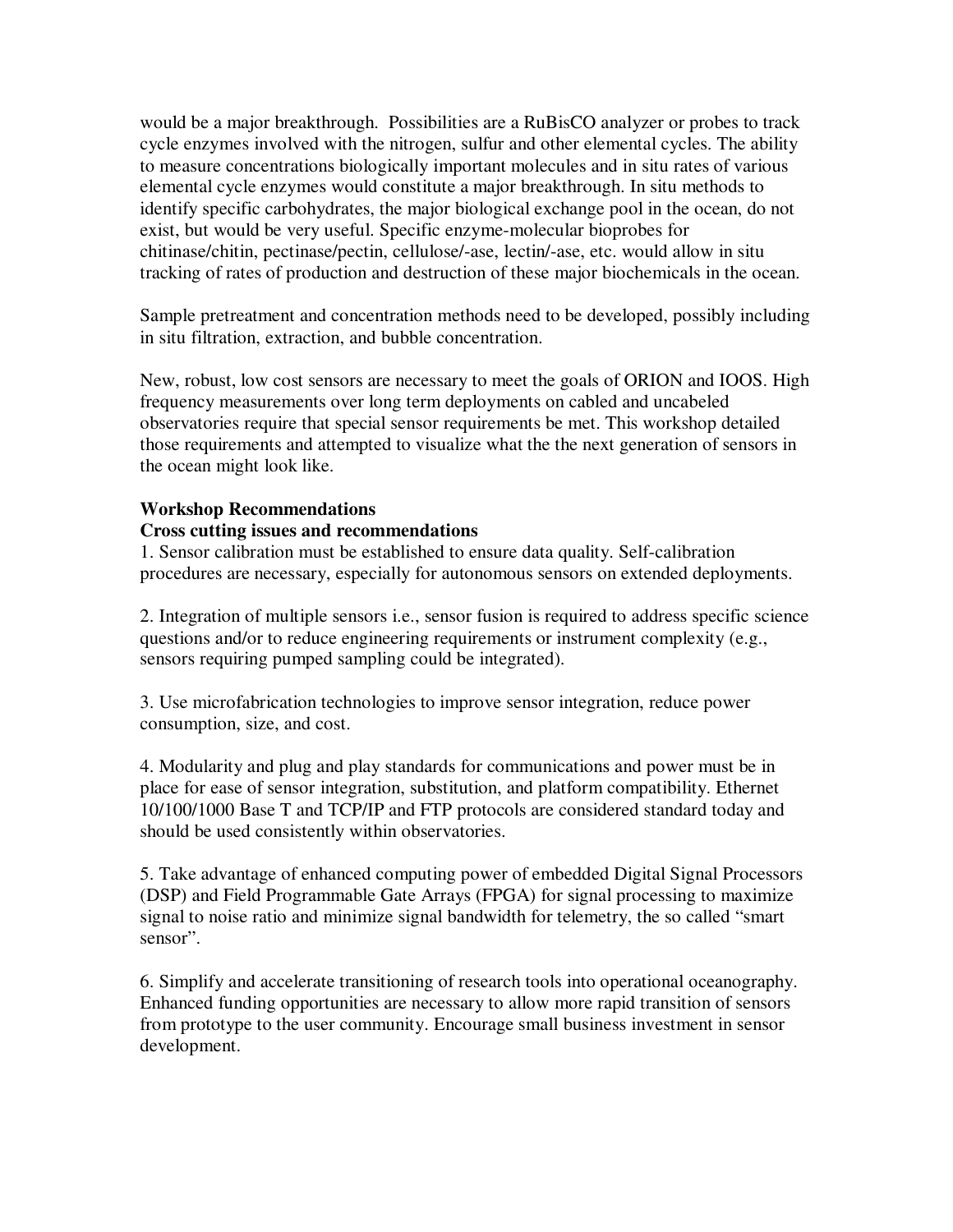7. Sensor fouling and calibration. Fouling occurs at multiple scales and from multiple sources. Biological growth (bacterial film to invertebrate settlement) can be inhibited using toxic substances or inappropriate surface characteristics. Chemical and electrochemical corrosion can be slowed by attention to materials, surface coatings, and removal of stray electrical current. Although viewed as being unglamorous, research on biofouling is essential if long term instrument deployments will be successful.

8. Funding needs to be made available for engineers to consider MEMS, microfluidics, and other approaches to miniaturization and, ultimately, cost reduction for individual and integrated sensor systems.

9. Funding agencies should enhance their programs in ocean sensor engineering with the objective of quickly bringing ideas to commercialization. This includes extending the duration of projects so that instruments may be developed and fully tested within a single project.

10. The research community needs to establish centers that would address the following issues:

a. Act as a clearing house for information on sensor development to provide critical data on what is available, what is in development and pros and cons of specific directions in sensor development. Provide a failure-reporting system modeled after that of the National Transportation Safety Board.

b. Provide standardization of communications, power, and physical connections c. Provide both laboratory and field based facilities for calibration, maintenance and training in use of specific sensors/instruments through community-wide workshops.

d. Evaluate sensors/instruments for sufficient robustness for operation in remote, harsh environments (e.g., deep-sea, high latitudes, etc).

e. Certification of instruments and other standards (e.g., an Underwriter Laboratory for oceanographic sensors

f. Provide the infrastructure for educating the next generation of engineers and technologists in sensor design and operation (micro mechanics, electronics, fluidics, physics, chemistry, acoustics, optics, and seagoing technologies).

# **Specific recommendations from each working group**

# *Population density and community structure*

Techniques are needed for automated species-level identification using molecular probes combined with optical imaging and acoustic systems to cover appropriate scales. Although some technologies have been identified and tested on the lab bench, new approaches to sample collection, processing, and analysis of specific biochemical compounds need to be developed.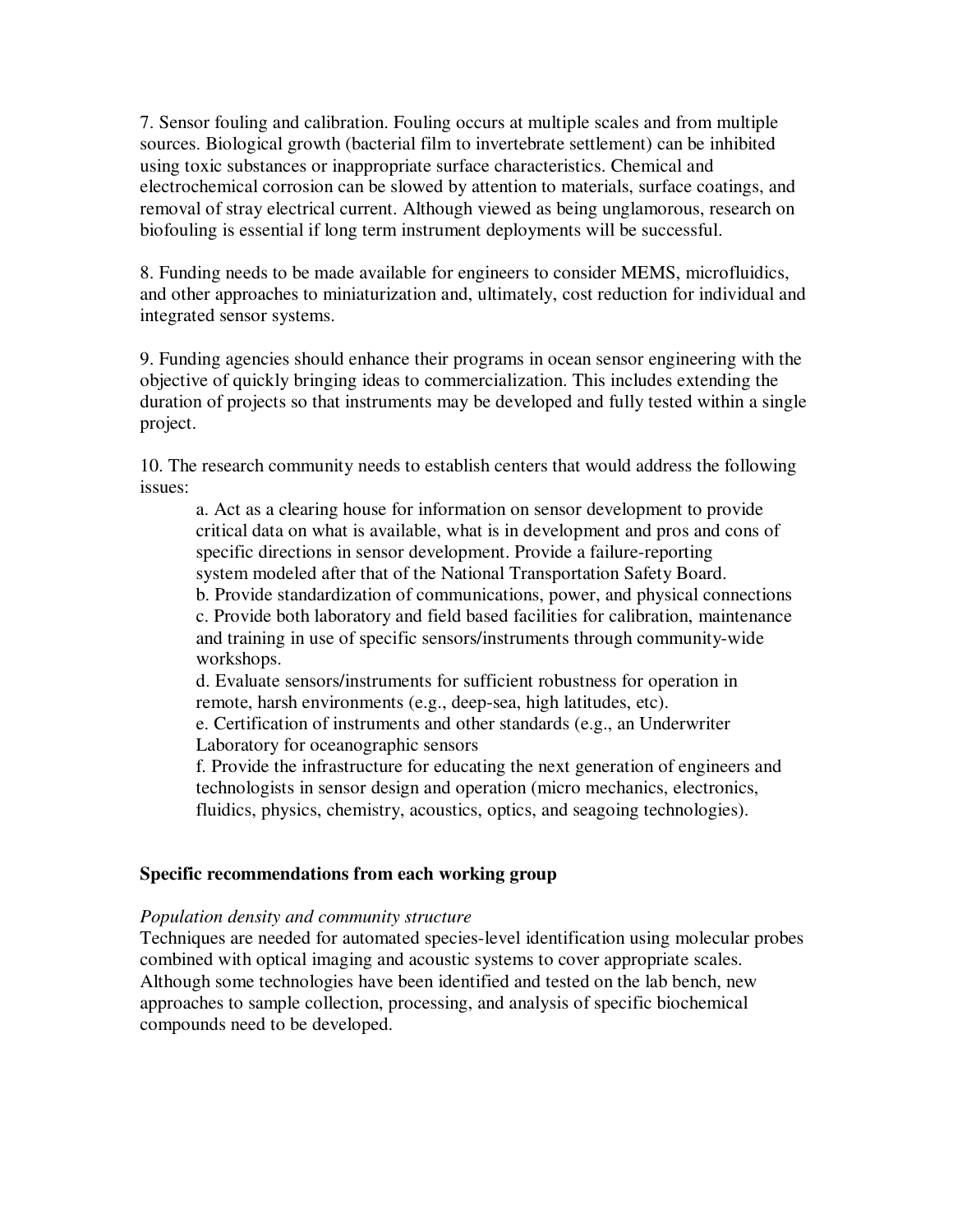New methods are needed to:

1. Combine acoustics to sample 10s of meters to m scale, optics to sample m to um scale and discrete samples for analysis of genes and gene products (DNA, rRNA, mRNA).

2. Fuse multiple sensors into instruments designed to address specific questions is considered a priority.

3. Collect and process biochemical samples

Techniques to be accelerated:

1. fiber optic-based, capillary waveguide biosensor technology

2. Nucleic Acid Sequence Based Amplification

3. in situ hybridization techniques

4. multi-frequency acoustics (backscattering)

5. low frequency acoustic tomography (absorption)

6. high resolution optics to sample multiple particle materials and spatial scales synoptically

7. LIDAR

8. Holography

9. in situ methods for ion exchange, surface recognition and molecular imprinting, carbon nano-tube concentrators and selective adsorbent nano-materials

# *Organism Behavior*

A major challenge is to increase sample volume while continuing to quantify the environment on scales of animals within a  $1 \text{ m}^3$  volume.

New methods are needed to:

1. Increase sample volume, resolution, and sensitivity.

2. Detect change in the organisms' chemical environment

3. Develop robotic organisms on appropriate scales using nano-technology (e.g., The Nanopod, a robotic copepod used to test ideas about copepod behavior).

Techniques to be accelerated:

1. Laser based LIDAR detectors and imaging systems

- 2. multispectral optics
- 3. low frequency acoustic absorption
- 4. RAMAN spectroscopy
- 5. LIBS
- 6. combine optics and acoustics (e.g., FishTV, Biomaper II)

7. nano-technology in robotics

# *Processes occurring at the air/water interface*

In situ gas sensors that currently exist are too slow and unable make in situ measurements on the rapid time and space scales required to measure gas flux.

New methods are needed to measure:

1. In situ gas concentrations on smaller spatial scales (10 um ) and at shorter response times (100 Hz for CO2, for example)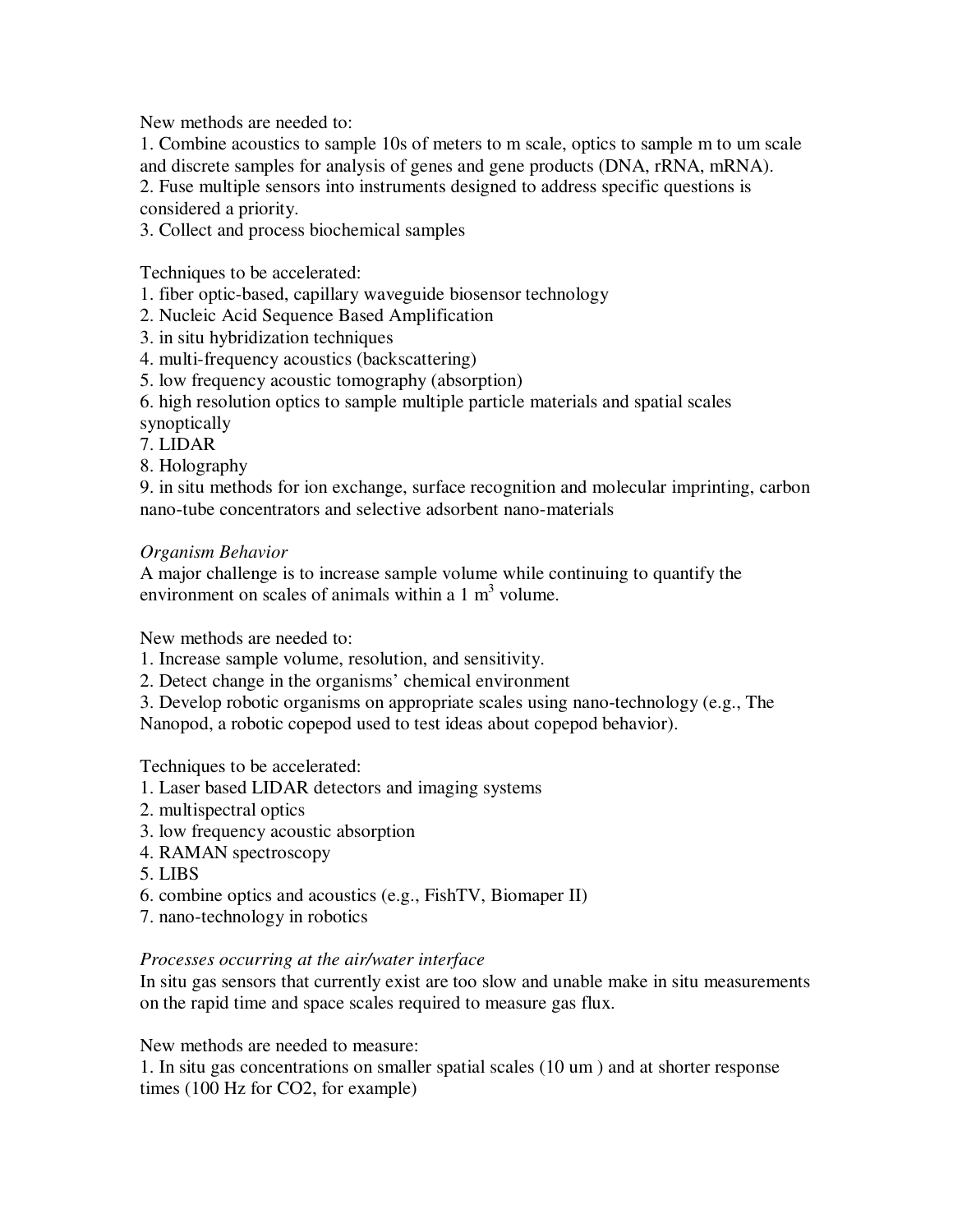2. Methane, hydrogen, hydrogen sulfide, radon, the inert gases argon, neon, and helium; C2-C4 hydrocarbons, the nitrogen oxides, halocarbons including Freon, bromine, mercury, sulfur gases, and sulfur hexafluoride, which is used to track the distribution of chemical and biological species by tracer release experiments.

# Techniques to be accelerated

- 1. NDIR
- 2. Long pathlength absorbance spectrometry
- 3. Organic Light Emitting Diodes as used in multi-analyate sensors
- 4. Gas voltammetry
- 5. ISFETs solid state electrodes
- 6. fiber optic based optodes
- 7. RAMAN spectroscopy

# *Processes occurring at Vents and seeps*

Limitations of existing sensors are their inability to follow the rapid chemical and biological changes in both cold seeps and hydrothermal vent environments over long periods of time.

New methods are needed to:

1. Operate in harsh chemical environments and at interfaces between fluids and mineral surfaces

2. Initiate event-triggered sampling whereby measurements commence with the start of unusual seismic activity, or anomalous changes in vent fluid or seep chemistry, as monitored by some robust continuous monitoring device.

Techniques to be accelerated:

- 1. voltammetry
- 2. UV-Visible spectroscopy
- 3. LIBS
- 4. RAMAN spectroscopy

# *Biogeochemical processes occurring in the water column*

There is a critical need for adaptive event driven sampling and for in situ sensors to track and monitor processes in difficult environments which cannot be studied in other ways.

New methods are needed to measure:

1. Photosynthesis (primary production),  $O_2$ ,  $pCO_2$ , and  $pH$  at high spatial and temporal resolutions

2. Anoxia events and coupled sulfur compounds.

3. Small amounts of chemicals which affect biological reproduction and mating.

4. The *in situ* sinking speeds and flux rates of organic and inorganic particles which bring nutrients and energy to the deep-sea.

5. Macro and micro nutrients,  $O_2$ , pH,  $CO_2$ , metals,  $H_2S$ , and biological parameters at 1% accuracy, 1 % precision per second,  $N_2O$  and metals.